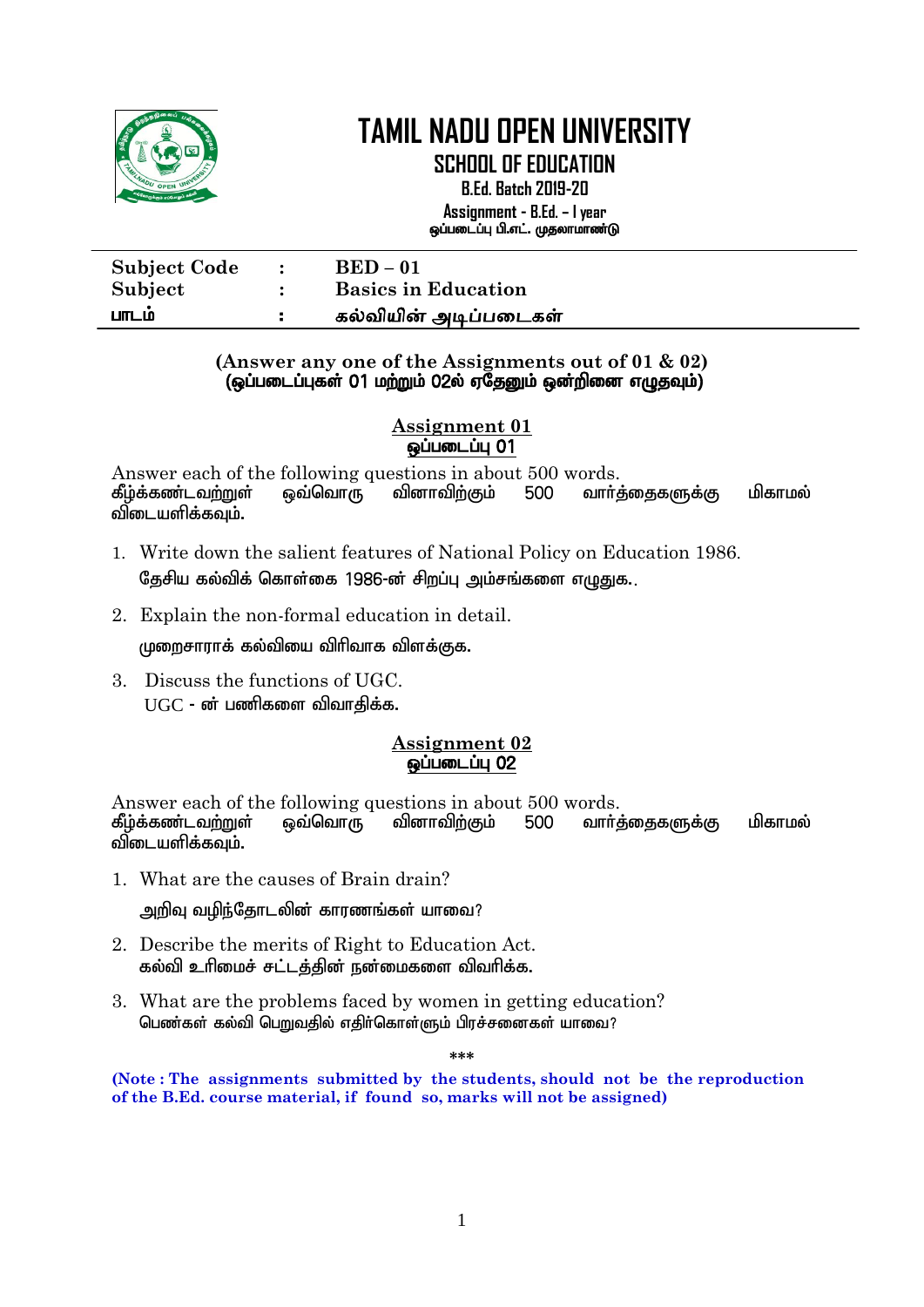

| <b>Subject Code</b> | $BED-02$                    |
|---------------------|-----------------------------|
| Subject             | <b>Learner and Learning</b> |
| பாடம                | கற்பவர் மற்றும் கற்றல்      |

#### **(Answer any one of the Assignments out of 01 & 02)** (ஒப்படைப்புகள் 01 மற்றும் 02ல் ஏதேனும் ஒன்றினை எழுதவும்)

#### **Assignment 01**  $\omega$ ப்படைப்பு $\overline{01}$

Answer each of the following questions in about 500 words. கீழ்க்கண்டவற்றுள் ஒவ்வொரு வினாவிற்கும் 500 வார்த்தைகளுக்கு மிகாமல் விடையளிக்கவும்.

- 1. Differentiate formal and non-formal education. முறைசார்ந்த மற்றும் முறைசாராக் கல்வியை வேறுபடுத்துக.
- 2. Discuss value oriented education. விழுமங்கள் சாா்ந்த கல்வி - விவாதி.
- 3. Explain the uses of open education. திறந்த நிலைக் கல்வியின் பயன்களை விவரி.

#### **Assignment 02 ஒப்படைப்பு 02**

Answer each of the following questions in about 500 words. கீழ்க்கண்டவ<u>ற்று</u>ள் ஒவ்வொரு வினாவிற்கும் 500 வாா்த்தைகளுக்கு மிகாமல் விடையளிக்கவும்.

- 1. Discuss the Philosophy of 'Naturalism'. இயற்கைக் கொள்கையின் கக்குவக்கை விவாகி.
- 2. Bring out the functions of NAAC.

 $NAAC - \omega$  பணிகளை கொணர்க.

- 3. Write the contributions of the following philosophers to education
	- (a) Tagore
	- (b) Rousseau

கீழ்வரும் தத்துவஞானிகள் கல்விக்கு அளித்த பங்களிப்பினை எழுதுக.

(அ) தாகூர்

(ஆ) ரூசோ

#### **\*\*\***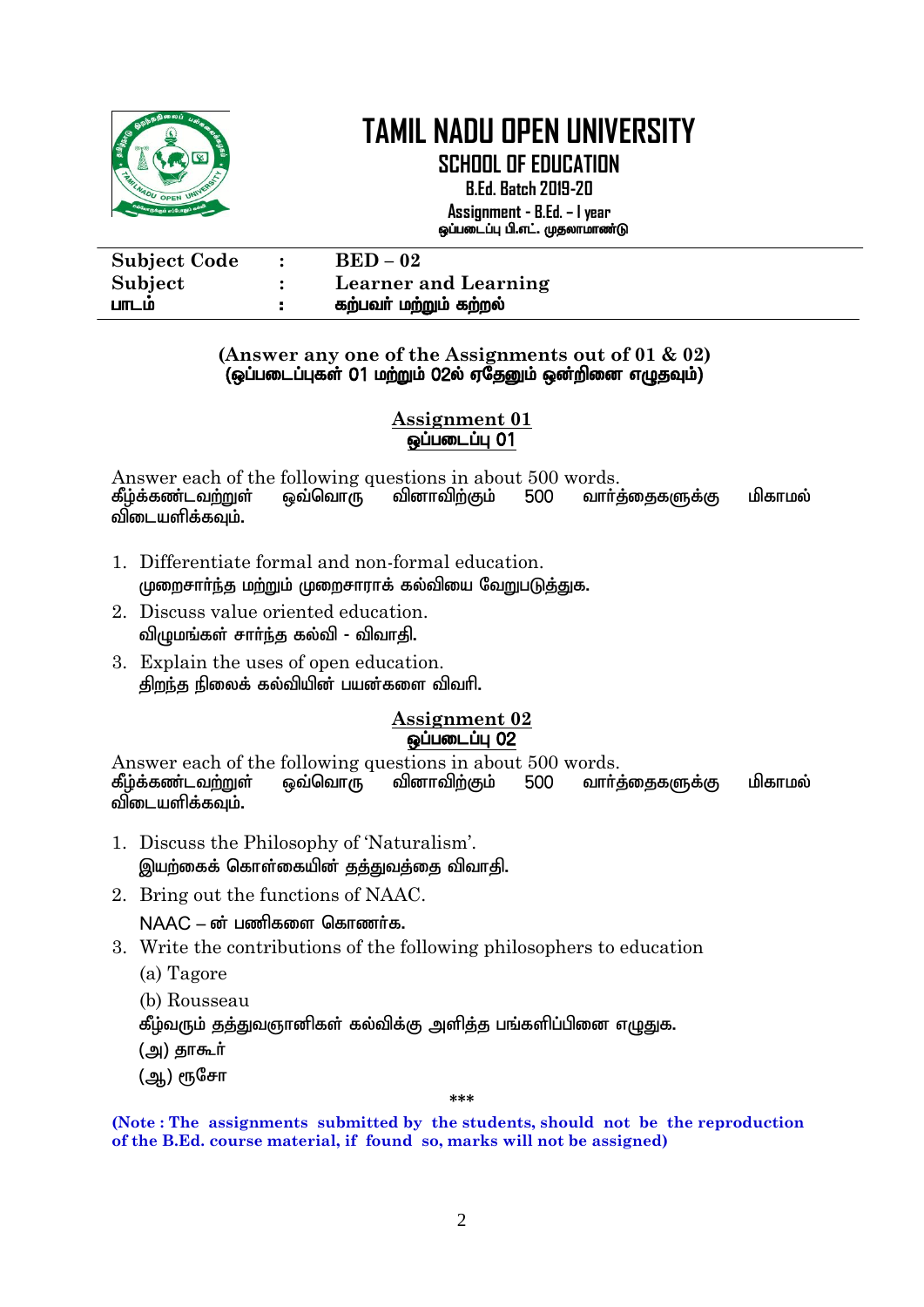| OPEN UNI            | <b>TAMIL NADU OPEN UNIVERSITY</b><br><b>SCHOOL OF EDUCATION</b><br><b>B.Ed. Batch 2019-20</b><br>Assignment - B.Ed. – I year<br>ஓப்படைப்பு பி.எட். முதலாமாண்டு |
|---------------------|----------------------------------------------------------------------------------------------------------------------------------------------------------------|
| <b>Subject Code</b> | $BED-03$                                                                                                                                                       |
| Subject             | <b>Schooling, Socialisation and Identity</b>                                                                                                                   |
| பாடம                | பள்ளிப் படிப்பு, சமூகமயமாக்கல் மற்றும் அடையாளம்                                                                                                                |

#### **(Answer any one of the Assignments out of 01 & 02)** (ஒப்படைப்புகள் 01 மற்றும் 02ல் ஏதேனும் ஒன்றினை எழுதவும்)

#### **Assignment-01**  $Q$ ப்படைப்பு $-01$

Answer all of the following questions in about 500 words each. கீழ்க்கண்ட அனைத்து வினாக்களுக்கும் 500 வார்த்தைகளுக்கு மிகாமல் விடையளிக்கவும்.

1. What are professional ethics? As a teacher, how will you improve your professional ethics?

தொழில் தா்மம் என்றால் என்ன? ஒரு ஆசிாியராக உன் தொழில் தா்மத்தை எவ்வாறு மேம்படுத்துவாய்?

- 2. Explain the management skill for social conflict. சமூகப் போராட்ட மேலாண்மைக் கிறனை விளக்குக.
- 3. Explain the factors affecting the culture of the society. சமூக கலாச்சாரத்தைப் பாதிக்கும் காரணிகளை விளக்குக.

### **Assignment-02 ஒப்படைப்பு-02**

Answer all of the following questions in about 500 words each. கீழ்க்கண்ட அனைத்து வினாக்களுக்கும் 500 வார்த்தைகளுக்கு மிகாமல் விடையளிக்கவும்.

- 1. Explain the special qualities of a good teacher. சிறந்த ஆசிரியரின் சிறப்புத் தகுதிகளை விளக்குக.
- 2. Explain the difference between gender identity and sexual identity. சமூகப் பாலின அடையாளம் ம<u>ற்று</u>ம் உடற்கூறு பாலின அடையாளம்  $\mu$ டகியவற்றிற்கிடையேயள்ள வேறுபாடுகளை விளக்குக.
- 3. Explain the types of social mobility.

சமூக நுகர்வின் வகைகளை விளக்குக.

**\*\*\***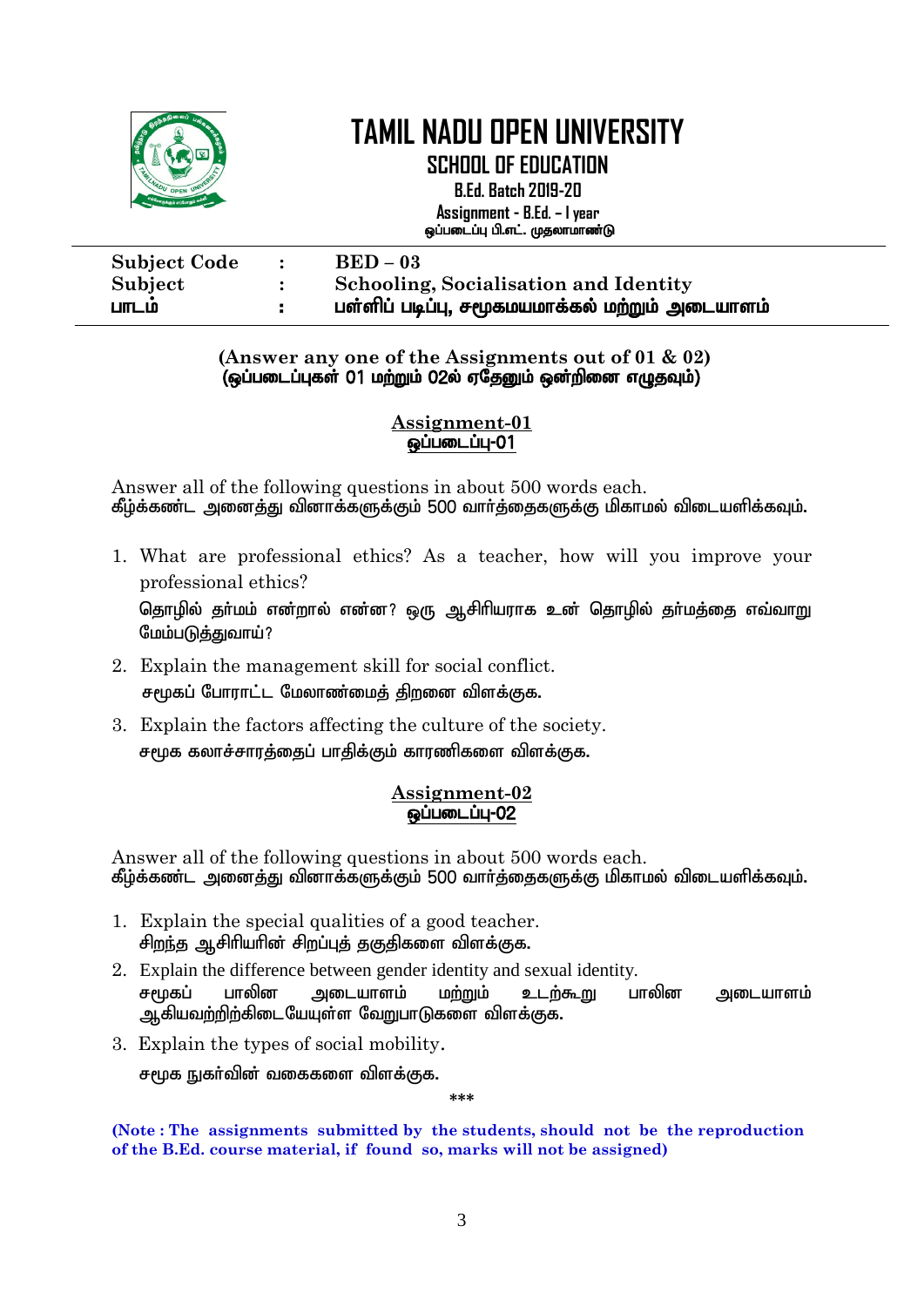

**SCHOOL OF EDUCATION**

**B.Ed. Batch 2019-20 Assignment - B.Ed. – I year** ஒப்படைப்பு பி.எட். முதலாமாண்டு

I

# **Subject Code : BED – 04A Subject : Social and Environmental Science - Part - I**  ghlk; : r%f kw;Wk; Rw;Wr; #oy; mwptpay; - gFjp - **I**

#### **(Answer any one of the Assignments out of 01 & 02)**  $\overline{G}$ (ஒப்படைப்புகள் 01 மற்றும் 02ல் ஏதேனும் ஒன்றினை எழுதவும்)

#### **Assignment 01**  $\ddot{\rm g}$ ப்படைப்பு $\rm 01$

Answer each of the following questions in about 500 words.<br>கீழ்க்கண்டவற்றுள் ஒவ்வொரு வினாவிற்கும் 500 வார்ச் கீழ்க்கண்டவ<u>ற்று</u>ள் ஒவ்வொரு வினாவிற்கும் 500 வாா்த்தைகளுக்கு மிகாமல் விடையளிக்கவும்.

- 1. Explain the various philosophies on peace education. அமைகிக் கல்விக்கான பல்வேறு குத்துவங்களை பற்றி விளக்குக.
- 2. Mention the importance of stress management. மன அழுத்த மேலாண்மையின் முக்கியத்துவத்தைக் கூறுக.
- 3. Write about the communication skill building.

தகவல் தொடர்புத் திறனை வளர்த்தல் குறித்து எழுதுக.

#### **Assignment 02** ஒப்படைப்பு 02

Answer each of the following questions in about 500 words.<br>தீழ்க்கண்டவற்றுள் ஒவ்வொரு வினாவிற்கும் 500 வார்ச் கீழ்க்கண்டவற்றுள் ஒவ்வொரு வினாவிற்கும் 500 வார்க்கைகளுக்கு மிகாமல் விடையளிக்கவும்.

- 1. Explain the role of various organisations in promoting peace. அமைகியை வளர்ப்பகில் பல்வோு நிறுவனங்களின் பங்கினை விளக்குக.
- 2. How do you develop communication skills among Higher Secondary Students?

மேனிலைக்கல்வி மாணவர்களின் குகவல் கொடர்புக் கிறன்களை எவ்வாறு வளர்ப்பீர்கள்?

3. How do you ensure positive work culture in your class? உங்கள் வகுப்பு மாணவர்களிடையே நேர்மறை பணிப் பண்பாட்டை எவ்வாறு உருவாக்குவீர்கள்?

**\*\*\***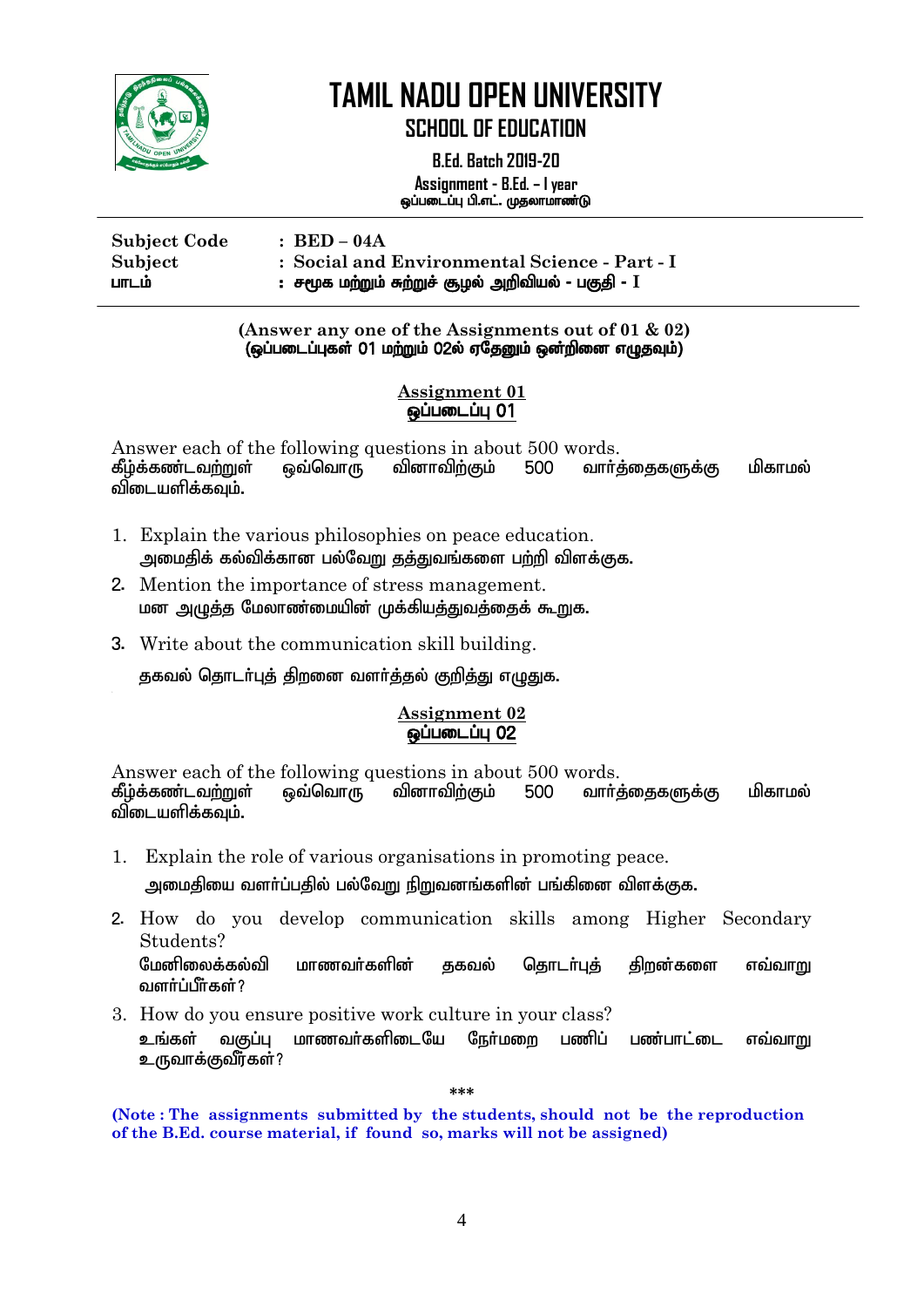

**SCHOOL OF EDUCATION**

**B.Ed. Batch 2019-20 Assignment - B.Ed. – I year** ஒப்படைப்பு பி.எட். முதலாமாண்டு

| <b>Subject Code</b> | $BED-5A$                                  |
|---------------------|-------------------------------------------|
| Subject             | <b>Assessment for Learning - Part - I</b> |
| பாடம                | கற்றலுக்காக அளவிடுதல் - பகுதி - I         |

#### **(Answer any one of the Assignments out of 01 & 02)** (xg;gilg;Gfs; 01 kw;Wk; 02y; VNjDk; xd;wpid vOjTk;)

### **Assignment 01**  $q$ ப்படைப்பு $q$  01

Answer each of the following questions in about 500 words. கீழ்க்கண்டவற்றுள் ஒவ்வொரு வினாவிற்கும் 500 வார்த்தைகளுக்கு மிகாமல் விடையளிக்கவும்.

1. Define Comprehensive and Continuous Evaluation. Explain its various characteristics.

விரிவான மற்றும் தொடர்ச்சியான மதிப்பீட்டை வரையறு. அதன் பல்வேறு சிறப்பியல்பகளை விவரிக்கவம்.

2. Define creativity. Discuss various theories of creativity. How would you evaluate creativity among your students? Briefly write some steps to enhance creativity among your students.

படைப்புத்திறனை வரையறை. படைப்புத்திறனைப் பற்றிய பல்வேறு கோட்பாடுகளை விவாகிக்கவம். உங்கள் மாணவர்களின் படைப்பாற்றலை நீங்கள் எவ்வாறு மகிப்பிடுவீர்கள்? உங்கள் மாணவர்களிடம் படைப்பக்கிறனை மேம்படுக்க சில நடவடிக்கைகளை சுருக்கமாக எழுதுக.

3. Explain the characteristics of a good tool. ஒரு சிறந்த கருவியின் சிறப்பியல்புகளை விளக்குக.

# **Assignment 02 ஒப்படைப்பு 02**

Answer each of the following questions in about 500 words. கீழ்க்கண்டவற்றுள் ஒவ்வொரு வினாவிற்கும் 500 வார்க்கைகளுக்கு மிகாமல் விடையளிக்கவும்.

1. What is a portfolio? Write the various types of portfolio? Describe the planning and organizing a portfolio with an assessment rubric. செயல் தொகுப்பு என்றால் என்ன? அதன் பல்வேறு வகைளை எழுதுக. ஒரு செயல் கொகுப்பைக் கிட்டமிடல் மற்றும் ஒருங்கிணைக்கலை. அளவீட்டு வமிகாட்டிகளைக் கொண்டு விவரிக்கவும்.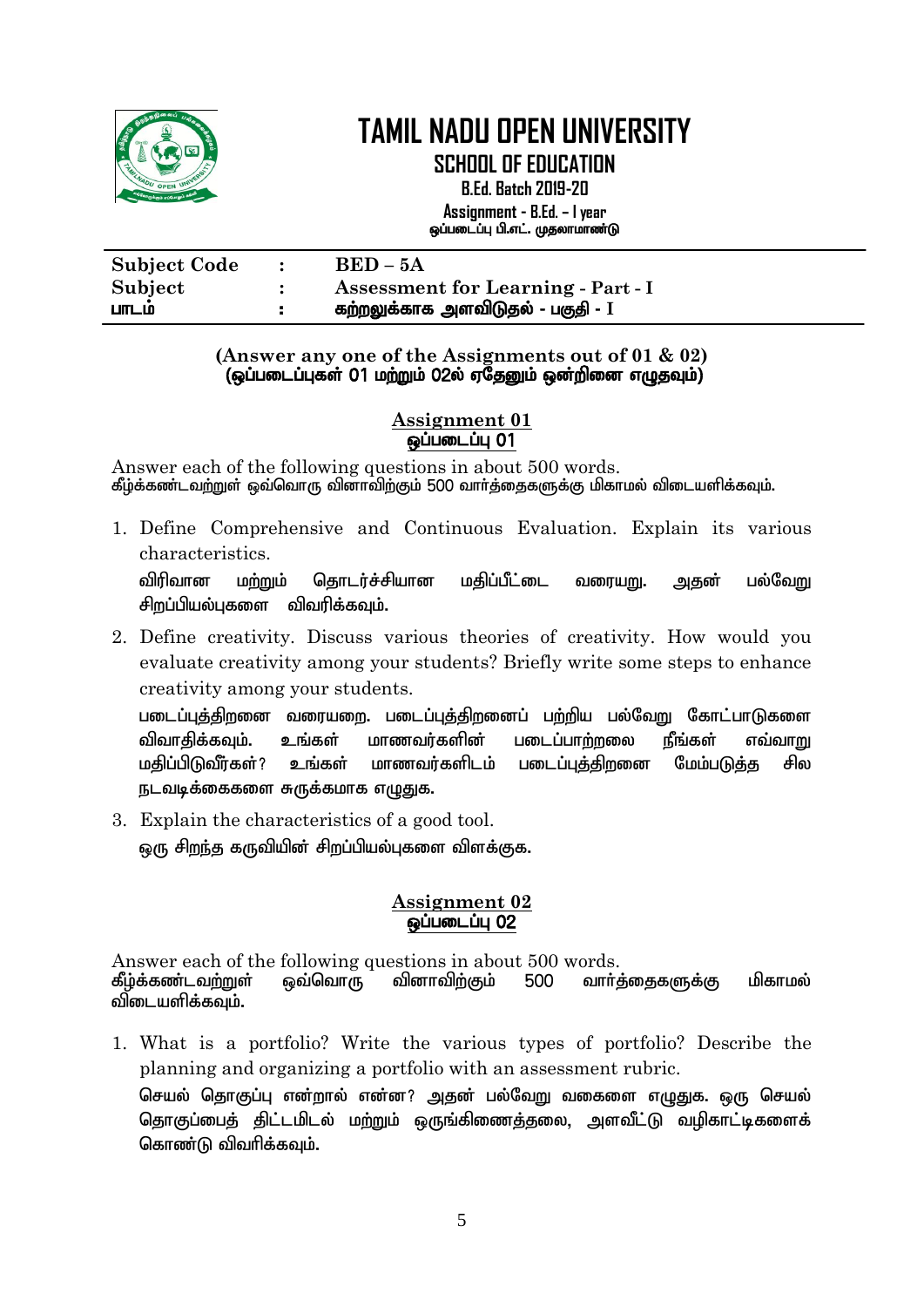2. What are the roles of aptitude tests in the class? With suitable examples, describe the aptitude tests.

வகுப்பறையில் திறனாய்வுத் தோ்வின் பங்கு என்ன? தகுந்த எடுத்துக்காட்டுக்களுடன், சில திறனாய்வுத் தேர்வுகளை விவரிக்கவும்.

3. How do you use assessment feedback for further learning? Justify your answer.

மேலும் க<u>ற்றலு</u>க்காக மதிப்பீட்டு பின்னூட்டத்தை எவ்வாறு பயன்படுத்துவாய்? உங்கள் பதிலை நியாயப்படுத்துக.

**\*\*\***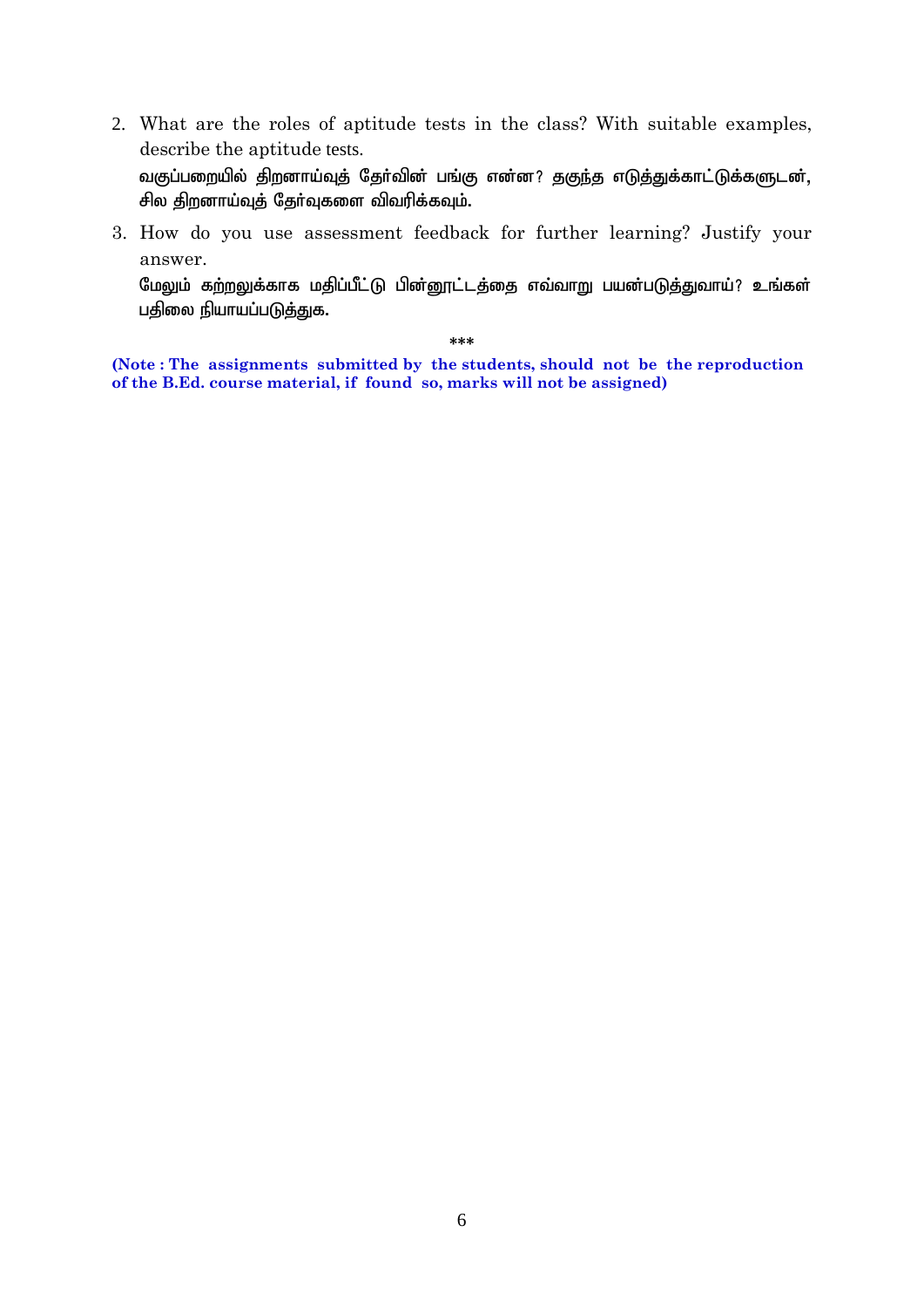|                | தமிழ்நாடு திறந்தநிலைப் பல்கலைக்கழகம்<br>கல்வியியல் பள்ளி<br><b>B.Ed. Batch 2019-20</b> |
|----------------|----------------------------------------------------------------------------------------|
|                | Assignment - B.Ed. - I year                                                            |
|                | ஒப்படைப்பு பி.எட். முதலாமாண்டு                                                         |
| பாடக் குறியீடு | $BED-11A$                                                                              |
| பாடம்          | தமிழ் கற்பித்தல் - பகுதி - I                                                           |
|                |                                                                                        |

# (ஒப்படைப்புகள் 01 மற்றும் 02ல் ஏதேனும் ஒன்றினை எழுதவும்)

### **ஒப்படைப்பு 01**

கீழ்க்கண்டவற்றுள் ஒவ்வொரு வினாவிற்கும் 500 வார்த்தைகளுக்கு மிகாமல் விடையளிக்கவும்.

- $1.$  கேட்டல் திறனைத் தீர்மானிக்கும் காரணிகள் யாவை?
- $2.$  பயிற்சி சுழற்சி திறன்களின் வகைகள் யாவை.
- $3.$  கற்றல் துணைக் கருவிகளை எவ்வாறு பயன்படுத்தலாம்.

### **ஒப்படைப்பு 02**

கீழ்க்கண்டவற்றுள் ஒவ்வொரு வினாவிற்கும் 500 வார்த்தைகளுக்கு மிகாமல் விடையளிக்கவும்.

- $1.$  வினாக்களின் நற்பண்புகளை விவரி.
- $2.$  உற்று நோக்கல் வகைகளில் திரு.குட் $(Good)$  என்பவரின் கூற்று யாது.
- 3. மொழிநோக்கம் மற்றும் இலக்கியநோக்கம் குறித்து விவரி.

**\*\*\***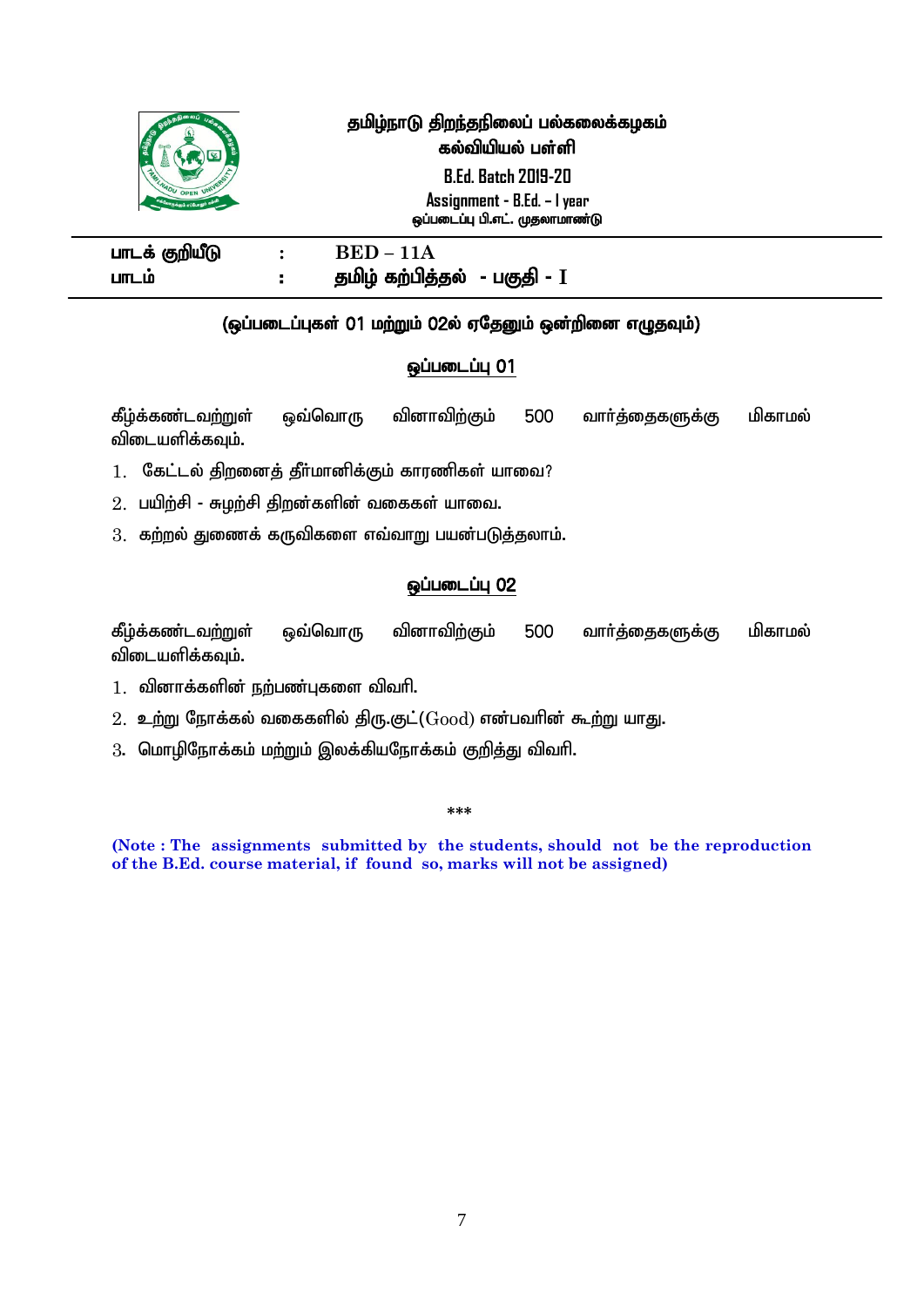

# தமிழ்நாடு திறந்தநிலைப் பல்கலைக்கழகம் கல்வியியல் பள்ளி

**B.Ed. Batch 2019-20 Assignment - B.Ed. – I year**

ஒப்படைப்பு பி.எட். முதலாமாண்டு

 $I = E$  **BED** – 12A ghlk; : rpwg;Gj; jkpo; fw;gpj;jy; - gFjp - **I**

#### 1 (ஒப்படைப்புகள் 01 மற்றும் 02ல் ஏதேனும் ஒன்றினை எழுதவும்)

## $\ddot{\rm g}$ ப்படைப்பு $\rm 01$

கீழ்க்கண்டவற்றுள் ஒவ்வொரு வினாவிற்கும் 500 வார்த்தைகளுக்கு மிகாமல் விடையளிக்கவும்.

- 1. ஆசிரியர்களிடமிருந்தும், மாணவர்களிடமிருந்தும் எதிர்பர்க்கும் கல்வி விழுமங்களை விரிவாக விளக்குக.
- $2.$  உரையாடல் முறையால் வாய்மொழிப் பயிற்சி அளிப்பதனால் ஏற்படும் நன்மைகளை விரிவாக விளக்குக.
- $3.$  சமுதாய வழக்குகள் சிறு குறிப்பு வரைக.

### **ஒப்படைப்பு 02**

கீழ்க்கண்டவற்றுள் ஒவ்வொரு வினாவிற்கும் 500 வாா்த்தைகளுக்கு மிகாமல் விடையளிக்கவம்.

- 1. மொழி சிந்தனை உணர்ச்சிக்கு தொடர்புடையது எவ்வாறு? விவரி.
- 2. தகவல் பரிமாற்றத் திறனின் ஆசிரியர் பெறவேண்டிய திறன்களும் அதன் உட்கூறுகளும் விரிவாக விளக்குக.
- $3.$  கேர்ச்சி தன்மையை எவ்வாறு மதிப்பிடல் செய்ய வேண்டும் குறித்து விரிவாக விளக்குக.

**\*\*\***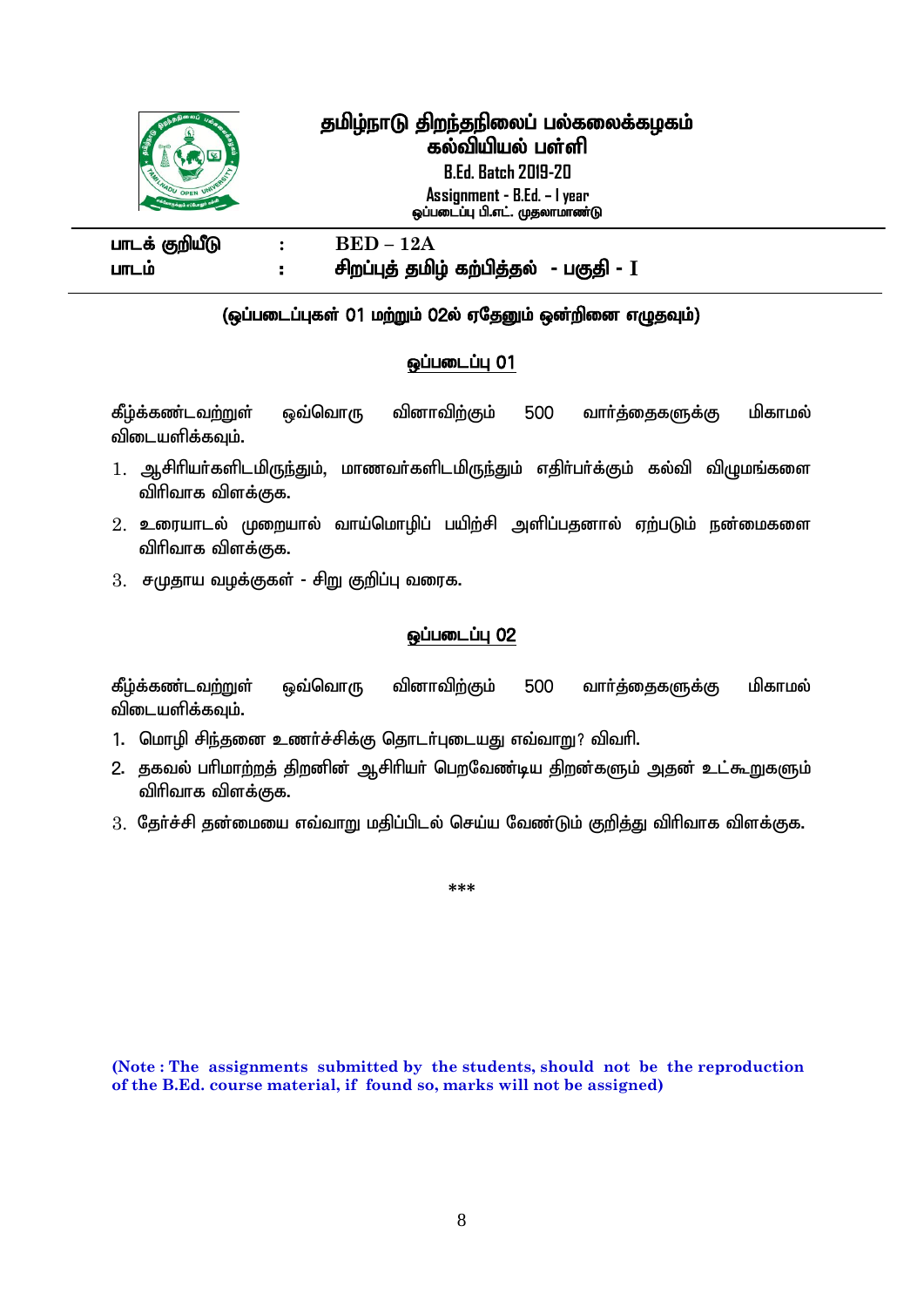

# **(Answer any one of the Assignments out of 01 & 02)**

# **Assignment 01**

Answer each of the following questions in about 500 words.

- 1. Discuss the aims and objectives of teaching English.
- 2. Write brief essay about English as a link language in global context.
- 3. Discuss the types of evaluation.

### **Assignment 02**

Answer each of the following questions in about 500 words.

- 1. Explain the cycle of Micro teaching.
- 2. Write briefly on nature and scope of English.
- 3. Discuss the importance of lesson planning.

**\*\*\***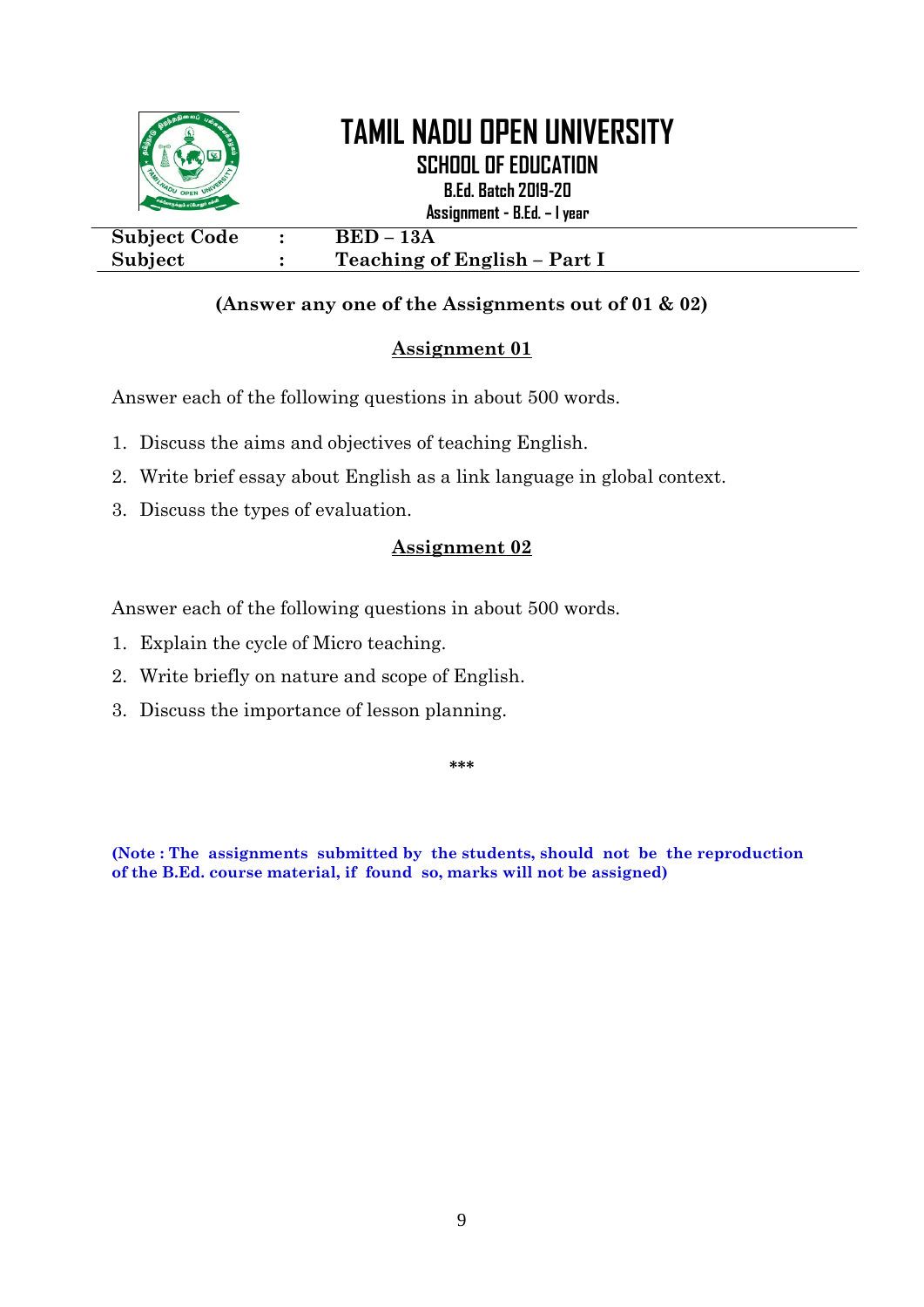

**SCHOOL OF EDUCATION**

**B.Ed. Batch 2019-20**

**Assignment - B.Ed. – I year**

**Subject Code : BED – 14A Subject : Teaching of Special English – Part - I**

## **(Answer any one of the Assignments out of 01 & 02)**

## **Assignment 01**

Answer each of the following questions in about 500 words.

- 1. Discuss in detail about the interference of mother tongue in English classes.
- 2. Write brief essay about Bloom's Taxonomy of Educational objectives.
- 3. Discuss the different types of test.

# **Assignment 02**

Answer each of the following questions in about 500 words.

- 1. Explain the various steps of a lesson plan.
- 2. Write brief essay on Macro-teaching.
- 3. Discuss the various characteristics of sentence pattern.

\*\*\*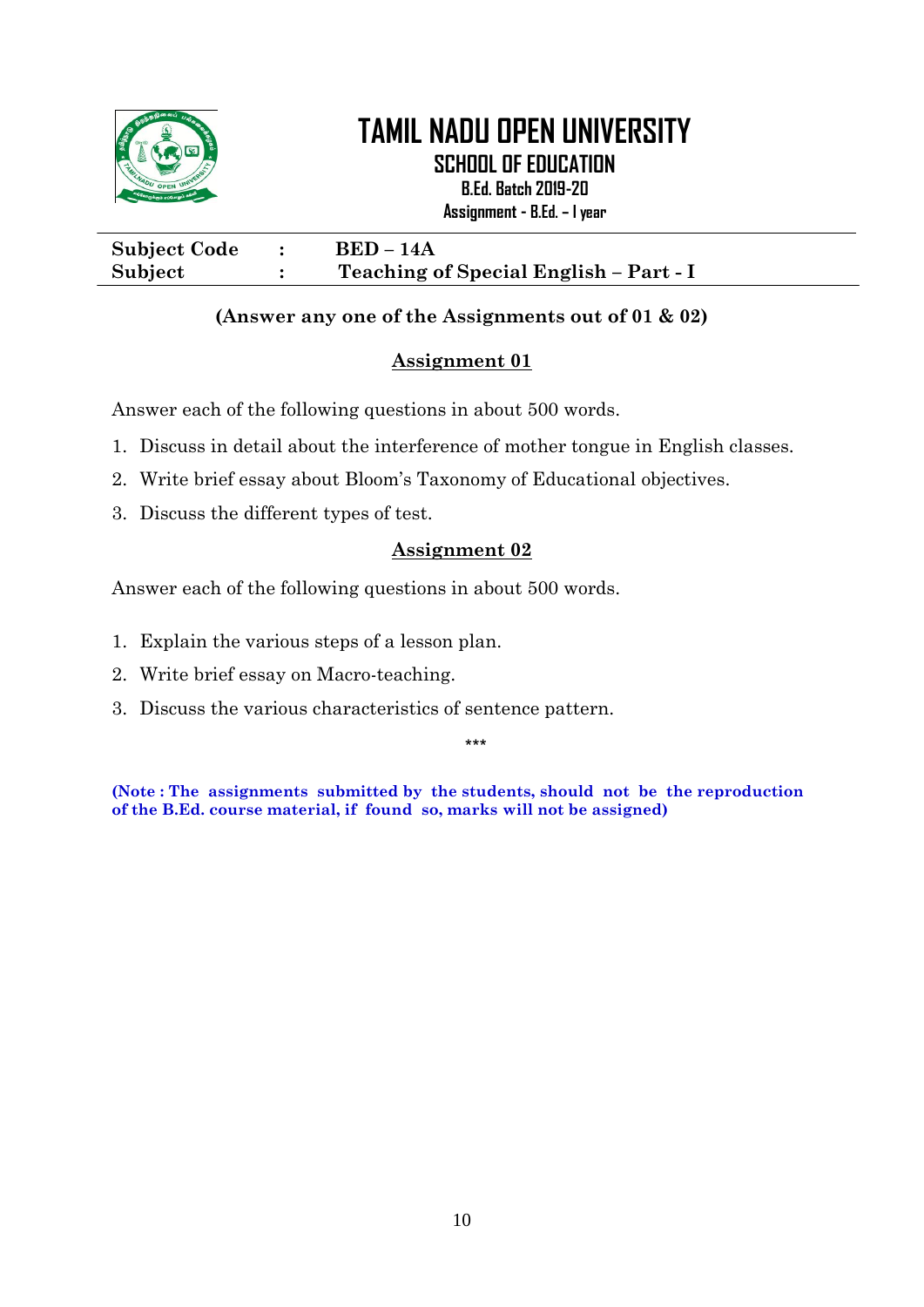

**SCHOOL OF EDUCATION**

**B.Ed. Batch 2019-20 Assignment - B.Ed. – I year** ஒப்படைப்பு பி.எட். . முதலாமாண்டு

| <b>Subject Code</b> |   | $BED-15A$                               |
|---------------------|---|-----------------------------------------|
| Subject             |   | <b>Teaching of Mathematics - Part I</b> |
| பாடம                | н | கணிதம் கற்பித்தல் - பகுதி - $\rm I$     |

**(Answer any one of the Assignments out of 01 & 02)** (ஒப்படைப்புகள் 01 மற்றும் 02ல் ஏதேனும் ஒன்றினை எழுதவும்)

# **Assignment 01** ஒப்படைப்பு 01

Answer each of the following questions in about 500 words. கீழ்க்கண்டவற்றுள் ஒவ்வொரு வினாவிற்கும் 500 வார்த்தைகளுக்கு மிகாமல் விடையளிக்கவும்.

1. Explain the aims and objectives of teaching Mathematics in elementary schools.

தொடக்க நிலைப்பள்ளிகளில் கணிகும் கற்பிக்கலுக்கான நோக்கம் மற்றும் குறிக்கோள்களை விளக்குக.

- 2. Explain the functioning of the Mathematics laboratory in your school. உமது பள்ளியில் கணித ஆய்வுக்கூடம் செயல்படும் விதத்தை விரிவாக விளக்குக.
- 3. Prepare an achievement test in Mathematics for IX standard students, with the help of blue print.

திட்டவரைபடம் உதவியுடன், ஒன்பதாம் வகுப்பு கணிதம் பாடத்திலிருந்து அடைவுச் சோதனை ஒன்றினை தயாரிக்க.

# **Assignment 02 ஒப்படைப்பு 02**

Answer each of the following questions in about 500 words.

கீழ்க்கண்டவற்றுள் ஒவ்வொரு வினாவிற்கும் 500 வார்த்தைகளுக்கு மிகாமல் விடையளிக்கவும்.

- 1. Explain the cognitive and affective domains with their components. Highlight their significance on training instructional objectives. அறிவுசார் மற்றும் உணர்வுசார் நலன்களையும் அதன் உட்கூறுகளை பற்றியும் விளக்குக. கற்பித்தல் பயிற்சி நோக்கங்களை முன்னிலைக் குறித்து எழுதுக.
- 2. Give detailed account on the practical, social, cultural and disciplinary aims of teaching Mathematics.

கணிகும் கற்பிக்கலின் செயலார்ந்து, சமூக, கலாச்சார மற்றும் ஒழுக்கம் சார்ந்த குறிக்கோள்கள் பற்றி விரிவான குறிப்பினை துருக.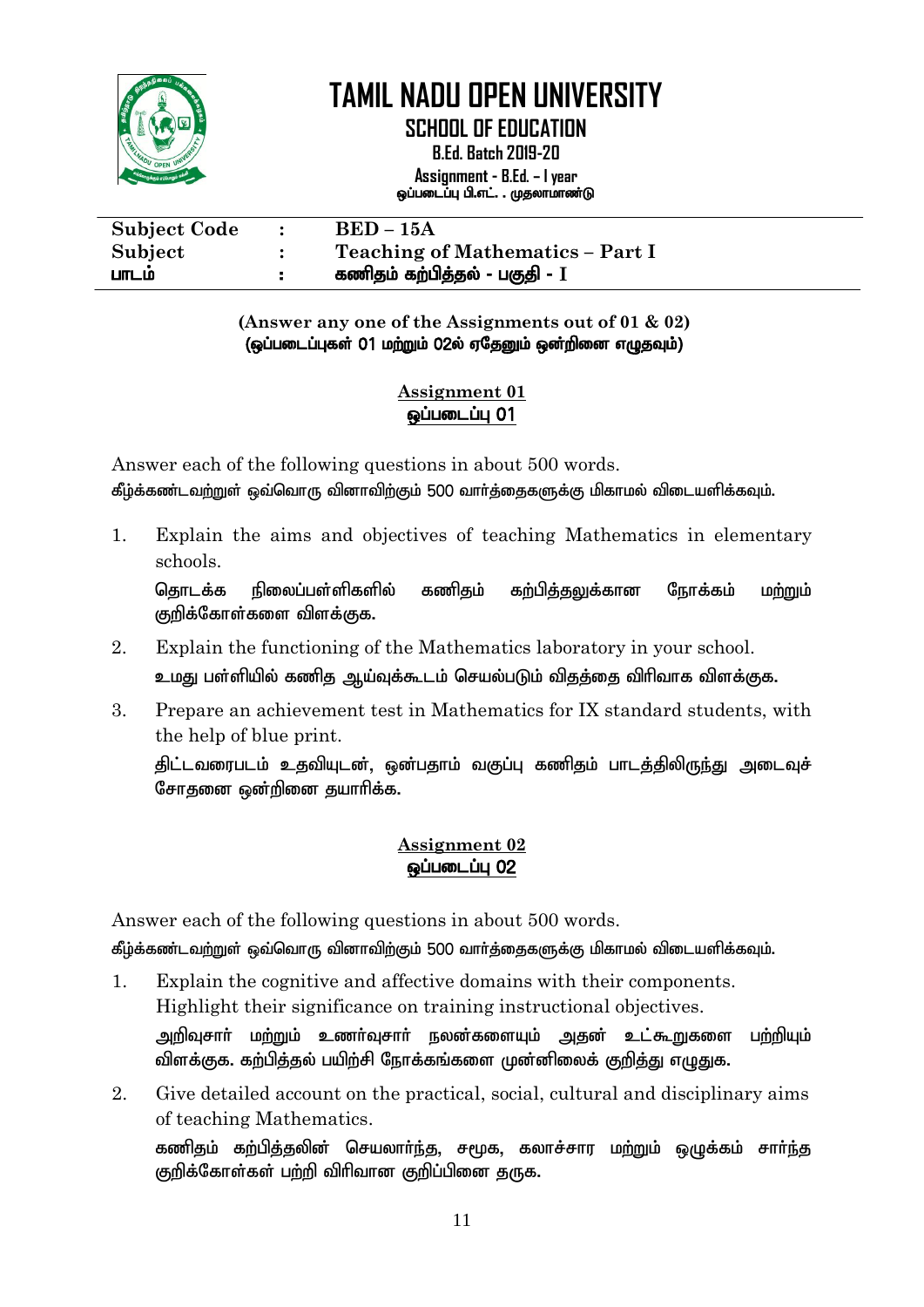3. Define Evaluation. Write a note on the various types of tests. Elucidate the characteristics of the good test. மதிப்பீடு வரையறு. பல்வேறு வகையான தோ்வுகள் பற்றி குறிப்பினை எழுதுக. மேலும் ஒரு சிறந்த தேர்வின் பண்பியல்புகளை விவரிக்க.

**\*\*\***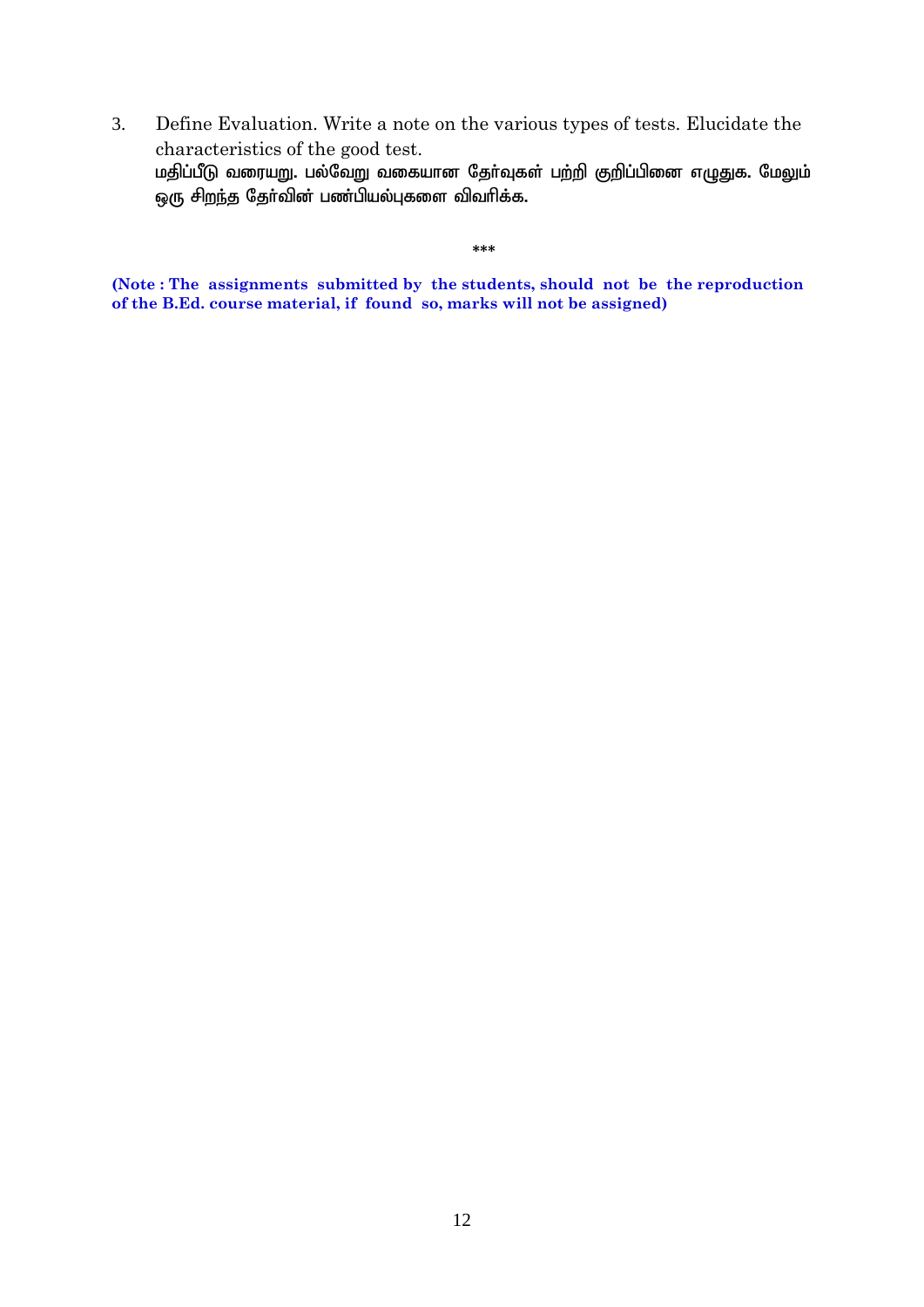

**SCHOOL OF EDUCATION**

**B.Ed. Batch 2019-20**

**Assignment - B.Ed. – I year** ஒப்படைப்பு பி.எட். முதலாமாண்டு

| <b>Subject Code</b> | $BED-16A$                             |
|---------------------|---------------------------------------|
| Subject             | <b>Teaching of Science - Part - I</b> |
| பாடம                | அறிவியல் கற்பித்தல் - பகுதி - $\rm I$ |

**(Answer any one of the Assignments out of 01 & 02)**  $\overline{Q}$ (ஒப்படைப்புகள் 01 மற்றும் 02ல் ஏதேனும் ஒன்றினை எழுதவும்)

# **Assignment 01**  $\omega$ ப்படைப்பு $\overline{01}$

Answer each of the following questions in about 500 words.

கீழ்க்கண்டவற்றுள் ஒவ்வொரு வினாவிற்கும் 500 வார்க்கைகளுக்கு மிகாமல் விடையளிக்கவும்.

- 1. Write short essay on Indian and Western Scientists and their contribution? இந்தியா மற்றும் மேல்நாட்டு அறிஞர்களின் பங்களிப்பு குறித்து கட்டுரை வரைக.
- 2. Write about Bloom's Taxonomy? புளுமின் வகைப்பாட்டியல், அதன் முக்கியத்துவம் குறித்து எழுதுக.
- 3. Enumerate the principles of ideal science curriculum. மாதிரி அறிவியல் கலைத்திட்டத்தின் கோட்பாடுகள் குறித்து விளக்கவும்.

# **Assignment 02** <u>ஓப்படைப்பு 02</u>

Answer each of the following questions in about 500 words.

கீழ்க்கண்டவற்றுள் ஒவ்வொரு வினாவிற்கும் 500 வார்க்கைகளுக்கு மிகாமல் விடையளிக்கவும்.

- 1. Discuss the major skills of microteaching. நுண்ணிலை கற்பித்தலின் முக்கிய திறன்களை விவாதிக்கவும்.
- 2. What is the need of Unit Planning? அலகு திட்டமிடுதலின் தேவைகள் யாவை?
- 3. What is Evaluation? What are the objectives of Teaching Science? மதிப்பிடுதல் என்றால் என்ன? அறிவியல் கற்பித்தலின் குறிக்கோள்கள் யாவை?

**\*\*\***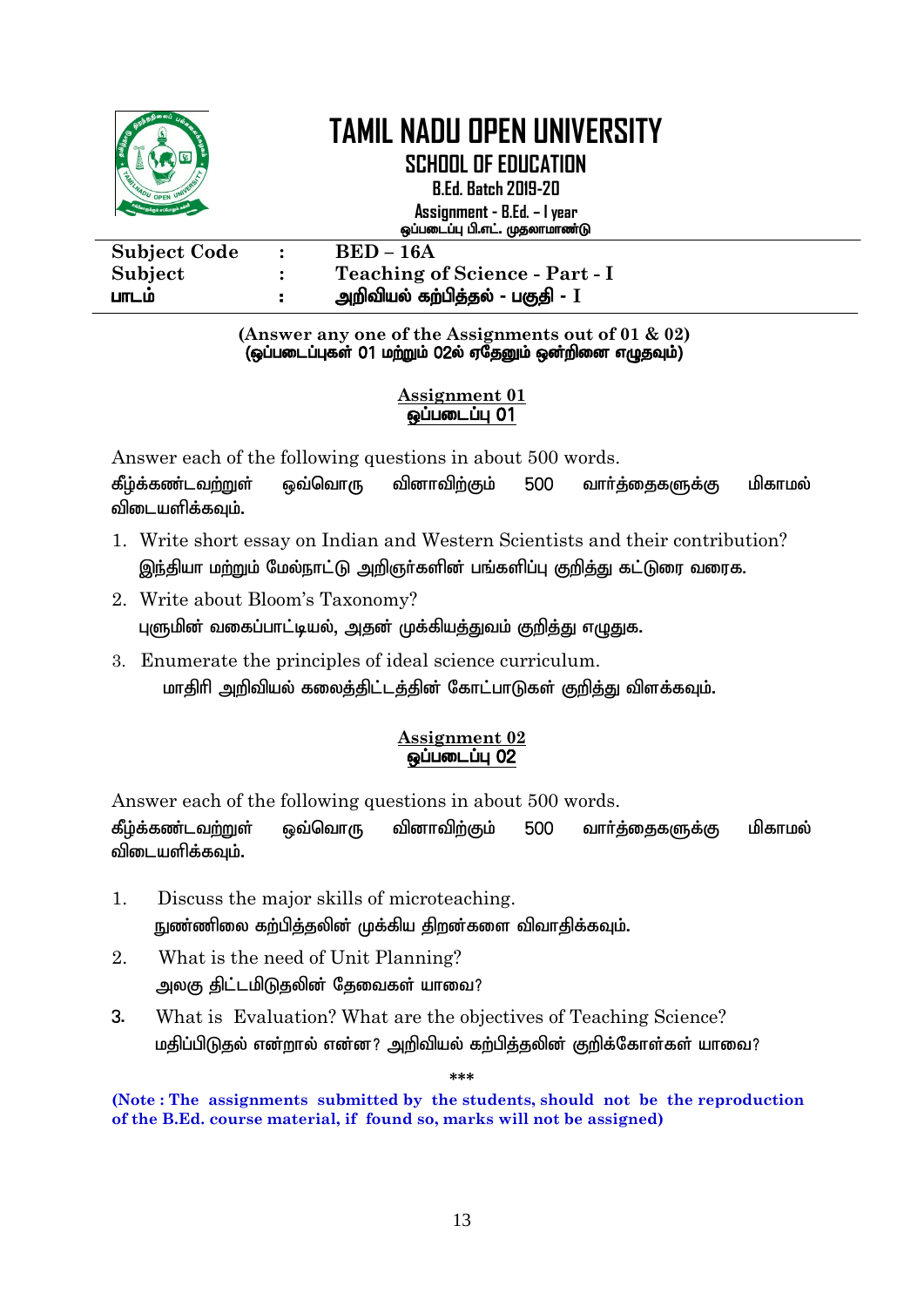

**SCHOOL OF EDUCATION B.Ed. Batch 2019-20 Assignment - B.Ed. – I year** xg;gilg;G gp.vl;. Kjyhkhz;L

| <b>Subject Code</b> | $\mathbf{r}$ | $BED - 17A$                           |
|---------------------|--------------|---------------------------------------|
| Subject             |              | Teaching of Social Science - Part - I |
| பாடம                |              | சமூக அறிவியல் கற்பித்தல் - பகுதி - I  |

**(Answer any one of the Assignments out of 01 & 02)** (ஒப்படைப்புகள் 01 மற்றும் 02ல் ஏதேனும் ஒன்றினை எழுதவும்)

#### **Assignment 01**  ஒப்படைப்பு 01

Answer all of the following questions in about 500 words each. கீழ்க்கண்ட அனைத்து வினாக்களுக்கும் 500 வார்த்தைகளுக்கு மிகாமல் விடையளிக்கவும்.

- 1. Social Science is an Integrating area of studies in School Explain பள்ளி அளவில் சமூக அறிவியல் ஒர் ஒருங்கிணைந்த படிப்பாகும் - விளக்குக.
- 2. What is the meaning of planning? Prepare a lesson plan on any topic of choice related to the Social Science subject. திட்டமிடுதல் என்பதன் பொருள் என்ன? சமூக அறிவியல் பாடப்பகுதியில் ஏதேனும் ஒரு தலைப்பைத் தேர்வு செய்து பாடத்திட்டம் தயாரிக்கவும்.
- 3. Describe the Summative and Formative Evaluation. அகமதிப்பீடு மற்றும் புறமதிப்பீடு குறித்து விவரிக்கவும்.

### **Assignment 02 ஒப்படைப்பு 02**

Answer all of the following questions in about 500 words each.

கீழ்க்கண்ட அனைத்து வினாக்களுக்கும் 500 வார்த்தைகளுக்கு மிகாமல் விடையளிக்கவும்.

- 1. Differentiate the GIO's and SIO's. சிறப்பு மற்றும் பொது கற்பித்தல் நோக்கங்கள் வேறுபடுத்துக.
- 2. Define the term Micro Teaching. What are the Main Objectives of Micro teaching?

<u>நு</u>ண்ணிலை கற்பித்தல் என்பதை வறையறுக்க. நுண்ணிலைக் கற்பித்தலின் முக்கியமான நோக்கக் கூறுகள் யாவை?

\*\*\*

3. Explain the Psychomotor domain. உள இயக்கம் சாா் பகுதி விளக்குக.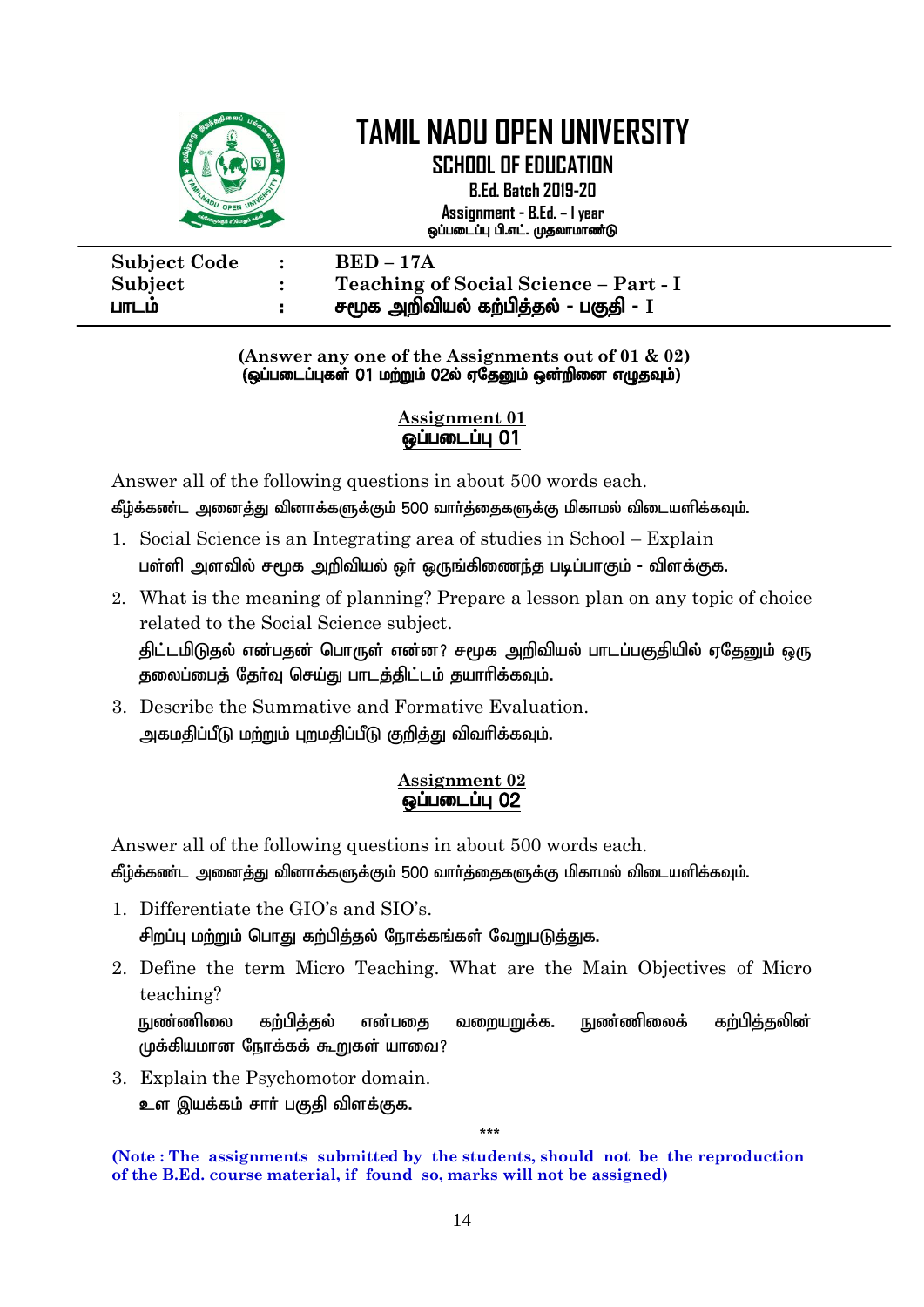

**SCHOOL OF EDUCATION**

**B.Ed. Batch 2019-20 Assignment - B.Ed. – I year** ஒப்படைப்பு பி.எட். முதலாமாண்டு

| <b>Subject Code</b> | $\bullet$ | <b>BED</b> – 18 A                       |
|---------------------|-----------|-----------------------------------------|
| Subject             |           | Teaching of Computer Science – Part - I |
| பாடம                |           | கணினி அறிவியல் கற்பித்தல் - பகுதி - I   |

#### **(Answer any one of the Assignments out of 01 & 02)** (ஒப்படைப்புகள் 01 மற்றும் 02ல் ஏதேனும் ஒன்றினை எழுதவும்)

**Assignment 01**  $\ddot{\mathbf{Q}}$ ப்படைப்பு $\ddot{\mathbf{Q}}$ 

Answer each of the following questions in about 500 words.

கீழ்க்கண்டவற்றுள் ஒவ்வொரு வினாவிற்கும் 500 வார்த்தைகளுக்கு மிகாமல் விடையளிக்கவும்.

- 1. Write major hardware components of a computer. கணினியின் முக்கிய வன்பொருள் பாகங்களை எமுகுக.
- 2. Discuss the uses of computers in education. கல்வியில் கணினிகளின் பயன்பாட்டை விளக்குக.
- 3. Discuss the computer science curriculum at various levels. Explain how you can achieve the aims of curriculum prescribed by various agencies. பல்வேறு நிலைகளில் கணினி அறிவியல் கலைத்திட்டத்தினை விளக்குக. பல்வேறு  $\mu$ கவாண்மைகளால் பரிந்துரைக்கப்பட்ட கணினி அறிவியலின் நோக்கங்களை எவ்வாறு அடைய முடியும் என்பதை விளக்கவும்.

## **Assignment 02**  $\overline{\phantom{000}}$  Quillebury  $\overline{\phantom{000}}$   $\overline{\phantom{000}}$   $\overline{\phantom{000}}$

Answer each of the following questions in about 500 words.

கீழ்க்கண்டவற்றுள் ஒவ்வொரு வினாவிற்கும் 500 வார்க்கைகளுக்கு மிகாமல் விடையளிக்கவும்.

- 1. Explain the process of Micro-teaching with particular reference to Microteaching cycle. நுண்ணிலைக் கற்பித்தலின் செயல்முறையை விளக்குக. நுண்ணிலைக் கற்பித்தல் சுமர்சியையம் விவரிக்கவம்.
- 2. Describe Edgar Dale's Cone of Experiences with suitable classroom examples. On the basis, classify the various teaching aids. Give one example for each. எட்கர்டேல் என்பவரின் அறுபவக் கூம்பினைக் குகுந்த வகுப்பறை எடுத்துக்காட்டுகளுடன் எழுதுக. பல்வேறு கற்பித்தல் துணைக்கருவிகளை வகைப்படுத்துங்கள். ஒவ்வொன்றிற்கும் ஒரு எடுத்துக்காட்டு தருக.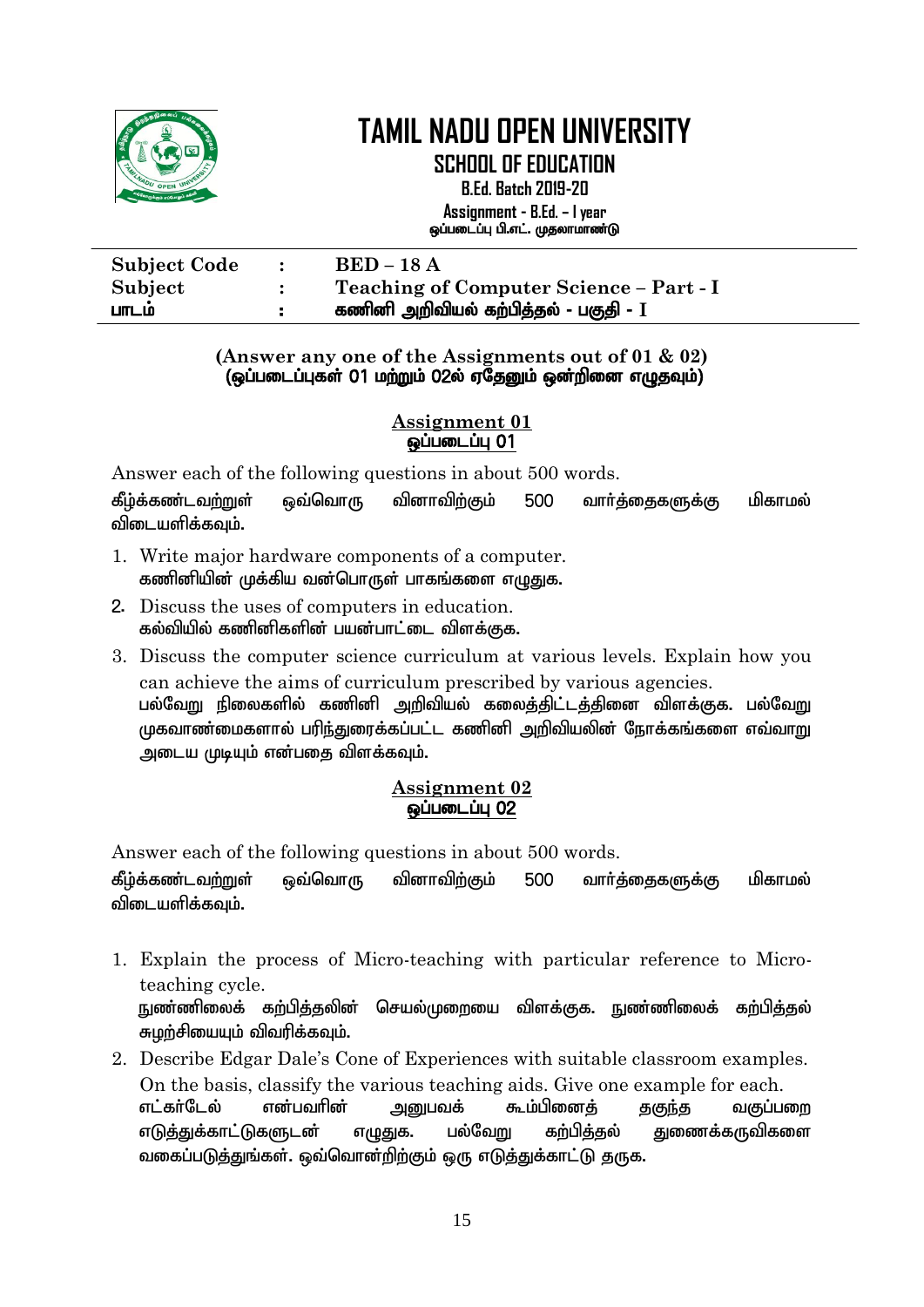3. Describe how you can prepare a unit test in computer science with a help of blue print.

கணினி அறிவியலில் ஒரு அலகுத் தேர்வை எவ்வாறு உருவாக்குவாய் என்பதனை ஒரு திட்டவரைவுடன் விளக்குக.

**\*\*\***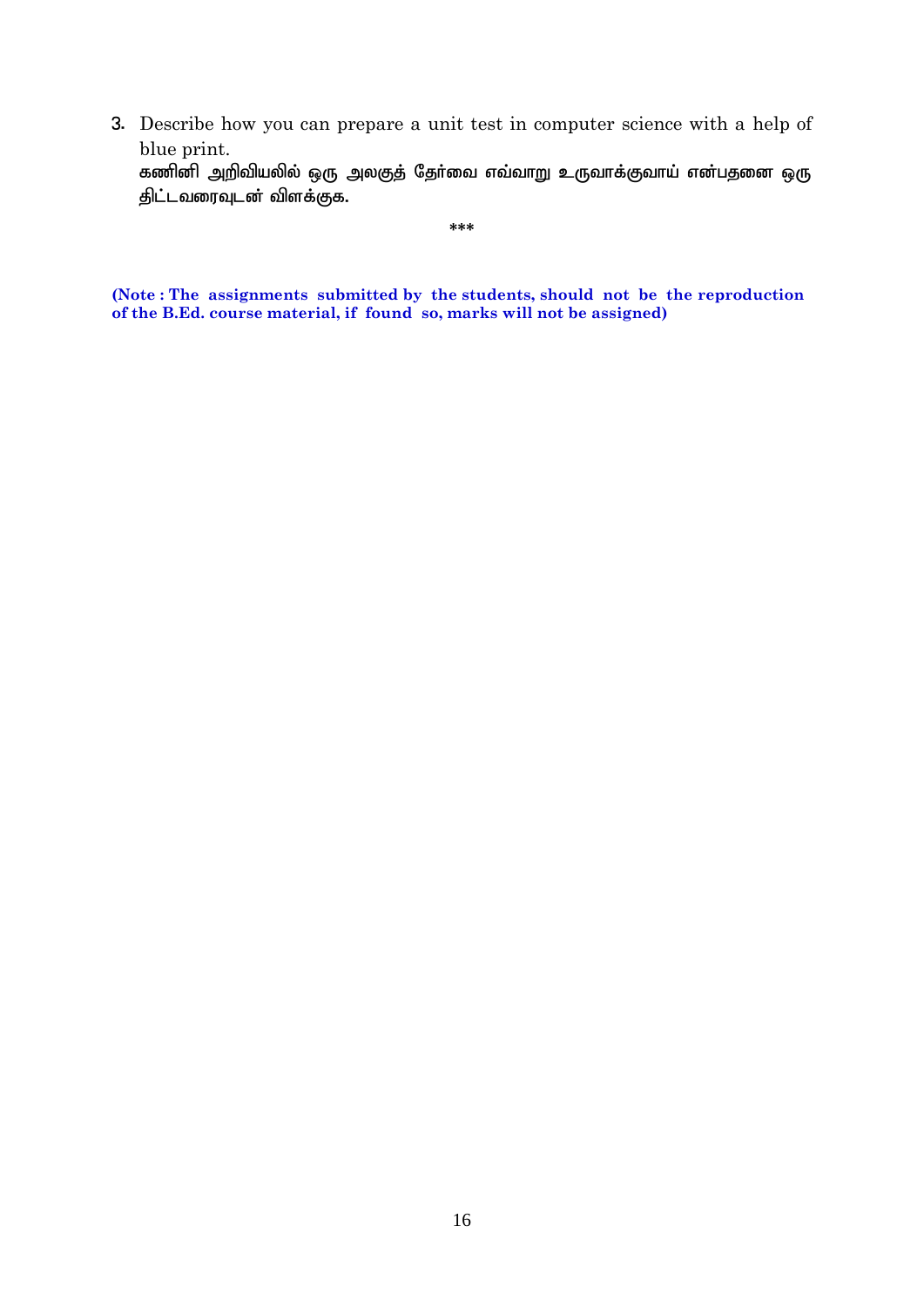

**SCHOOL OF EDUCATION B.Ed. Batch 2019-20 Assignment - B.Ed. – I year** xg;gilg;G gp.vl;. Kjyhkhz;L

| <b>Subject Code:</b> | <b>BED – 19A</b>                                                    |
|----------------------|---------------------------------------------------------------------|
| Subject              | Teaching of Commerce and Accountancy – Part - I                     |
| பாடம                 | :    வணிகவியல் மற்றும் கணக்குப்பதிவியல் கற்பித்தல் - பகுதி - $\,$ I |

**(Answer any one of the Assignments out of 01 & 02)** (ஒப்படைப்புகள் 01 மற்றும் 02ல் ஏதேனும் ஒன்றினை எழுதவும்)

### **Assignment 01**   $\omega$ ப்படைப்பு $\theta$ 1

Answer all of the following questions in about 500 words each. கீழ்க்கண்ட அனைத்து வினாக்களுக்கும் 500 வார்த்தைகளுக்கு மிகாமல் விடையளிக்கவும்.

- 1. What is Commerce Education? Explain the History of Commerce Education. வணிகவியல் கல்வி என்றால் என்ன? வணிகவியல் கல்வியின் வரலாற்றை விளக்குக.
- 2. Discuss in detail the values you could develop among your pupils through teaching of Commerce and Accountancy. வணிகவியல் மற்றும் கணக்குப்பதிவியல் மூலம் உமது மாணவர்களிடையே நீவீர் மேம்படுத்தும் சிறப்பு விழுமங்களை விவாதிக்கவும்.
- 3. What is the meaning of micro teaching? What are the main objectives of Micro teaching and Micro Cycle? Explain. நுண்ணிலை கற்பித்தல் என்பதன் பொருள் என்ன? நுண்ணிலை கற்பித்தல் மற்றும் நுண்ணிலை சுழற்சியின் முக்கியமான நோக்கங்கள் என்ன? விளக்குக.

## **Assignment 02**  ஒப்படைப்பு 02

Answer all of the following questions in about 500 words each.

கீழ்க்கண்ட அனைத்து வினாக்களுக்கும் 500 வார்த்தைகளுக்கு மிகாமல் விடையளிக்கவும்.

- 1. What are the main Aims and Objectives of teaching Commerce and Accountancy at Higher Secondary level? மேல்நிலைப்பள்ளி அளவில் வணிகவியல் மற்றும் கணக்குப்பதிவியல் கற்பித்தலின் முக்கிய நோக்கங்கள் மற்றும் குறிக்கோள்கள் யாவை?.
- 2. What is unit plan? Prepare a unit plan for a topic from XI std commerce curriculum.

அலகுக்கிட்டம் என்றால் என்ன? பகினொன்றாம் வகுப்பின் எகேயை் ஒரு வணிகவியல் பாடத்திற்கு அலகுத்திட்டம் தயாரிக்கவும்.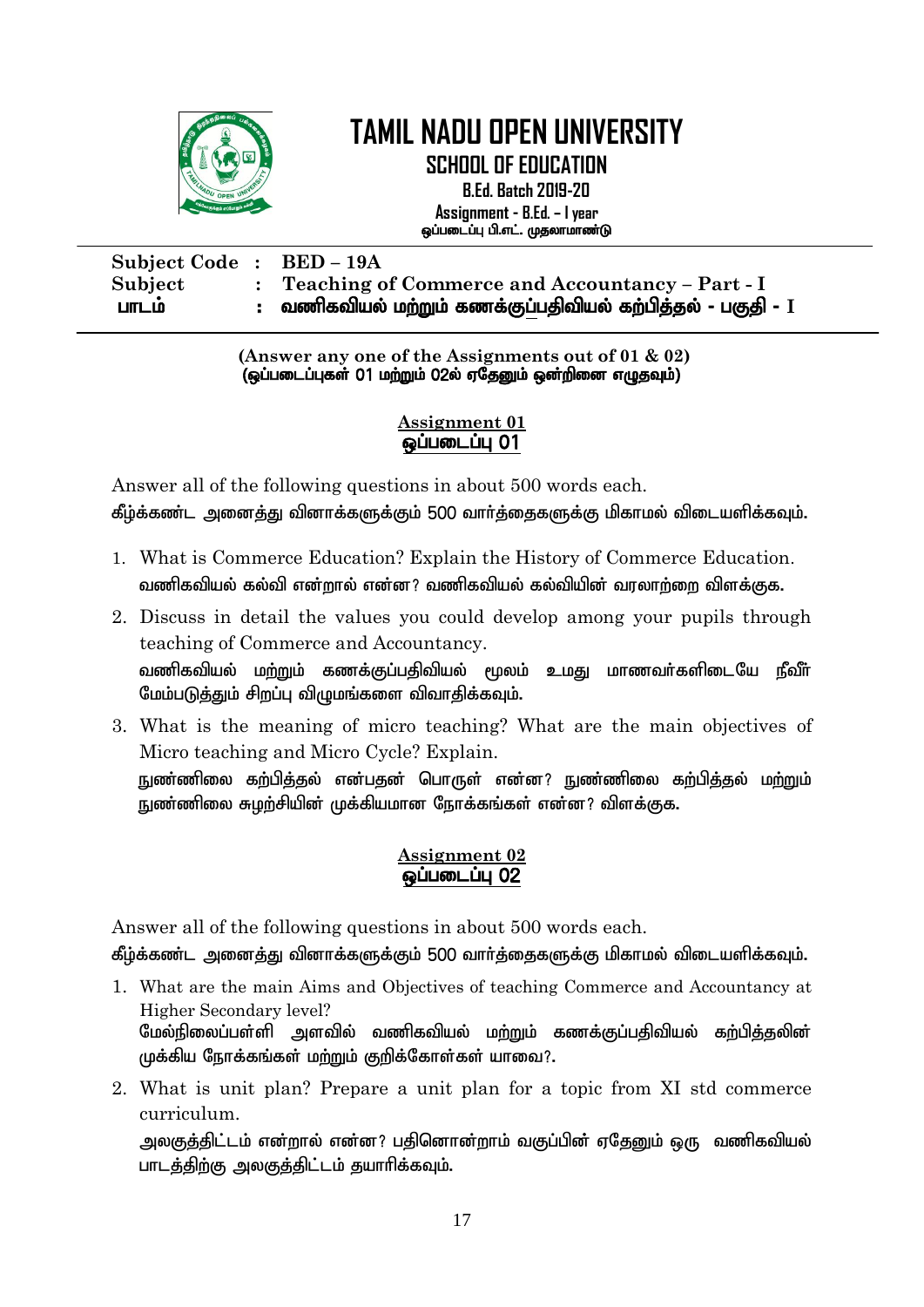3. What is Objective test? What are the Advantages and Disadvantages of Objective test? புறவய தேர்வு என்றால் என்ன? புறவய தேர்வின் நன்மைகள் மற்றும் தீமைகள் யாவை?

**\*\*\***